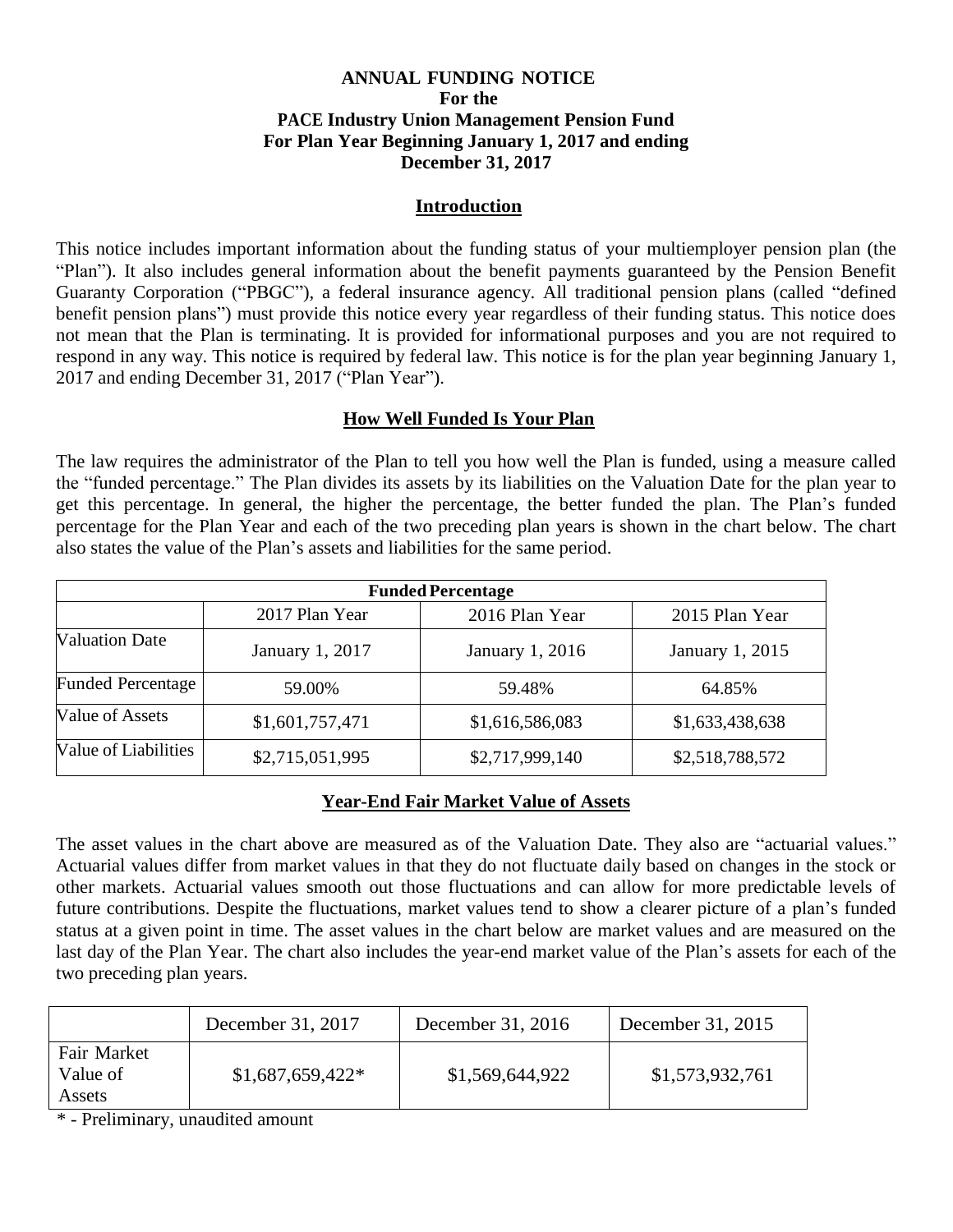## **Endangered, Critical, or Critical and Declining Status**

Under federal pension law, a plan generally is in "endangered" status if its funded percentage is less than 80 percent. A plan is in "critical" status if the funded percentage is less than 65 percent (other factors may also apply). A plan is in "critical and declining" status if it is in critical status and is projected to become insolvent (run out of money to pay benefits) within 15 years (or within 20 years if a special rule applies). If a pension plan enters endangered status, the trustees of the plan are required to adopt a funding improvement plan. Similarly, if a pension plan enters critical status or critical and declining status, the trustees of the plan are required to adopt a rehabilitation plan. Funding improvement and rehabilitation plans establish steps and benchmarks for pension plans to improve their funding status over a specified period of time. The plan sponsor of a plan in critical and declining status may apply for approval to amend the plan to reduce current and future payment obligations to participants and beneficiaries.

The Plan was in critical and declining status in the Plan Year ending December 31, 2017 because there was a deficiency in the Funding Standard Account that is projected to continue in the future and insolvency is projected in less than 20 years*.* As of the Valuation Date for the 2017 Plan Year, the Plan is projected to be insolvent in the 2031 Plan Year. Such insolvency may result in benefit reductions. In an effort to improve the Plan's funding situation, the trustees adopted a rehabilitation plan on July 17, 2010*.* The rehabilitation plan requires contribution increases from contributing employers and implements various benefit changes for participants. You may get a copy of the Plan's rehabilitation plan, any update to such plan and the actuarial and financial data that demonstrate any action taken by the Plan toward fiscal improvement. You may get this information by contacting the plan administrator.

The Plan remains in critical and declining status for the plan year ending December 31, 2018. A separate notification of that status is enclosed.

# **Participant Information**

The total number of participants and beneficiaries covered by the Plan on the valuation date was 69,625*.* Of this number, 6,282 were current employees, 31,168 were retired and receiving benefits, and 32,175 were retired or no longer working for a contributing employer and have a right to future benefits.

## **Funding & Investment Policies**

Every pension plan must have a procedure to establish a funding policy for plan objectives. A funding policy relates to how much money is needed to pay promised benefits. The funding policy of the Plan is to maintain a trust to hold and invest contributions made by participating employers pursuant to collective bargaining agreements and earnings on investments over time.

Pension plans also have investment policies. These generally are written guidelines or general instructions for making investment management decisions. The investment policy of the Plan is adopted by the Board of Trustees with the advice of the Plan's investment consultant. It is intended to generate returns that equal or exceed the Plan's actuarial assumed rate of return of 7.5% over the long-term and to control risk. Based on the advice of the investment consultant, the Trustees have diversified to the Plan's investments with allocations to a number of different asset classes*.*

Under the Plan's investment policy, the Plan's assets were allocated among the following categories of investments, as of the end of the Plan Year. These allocations are percentages of total assets: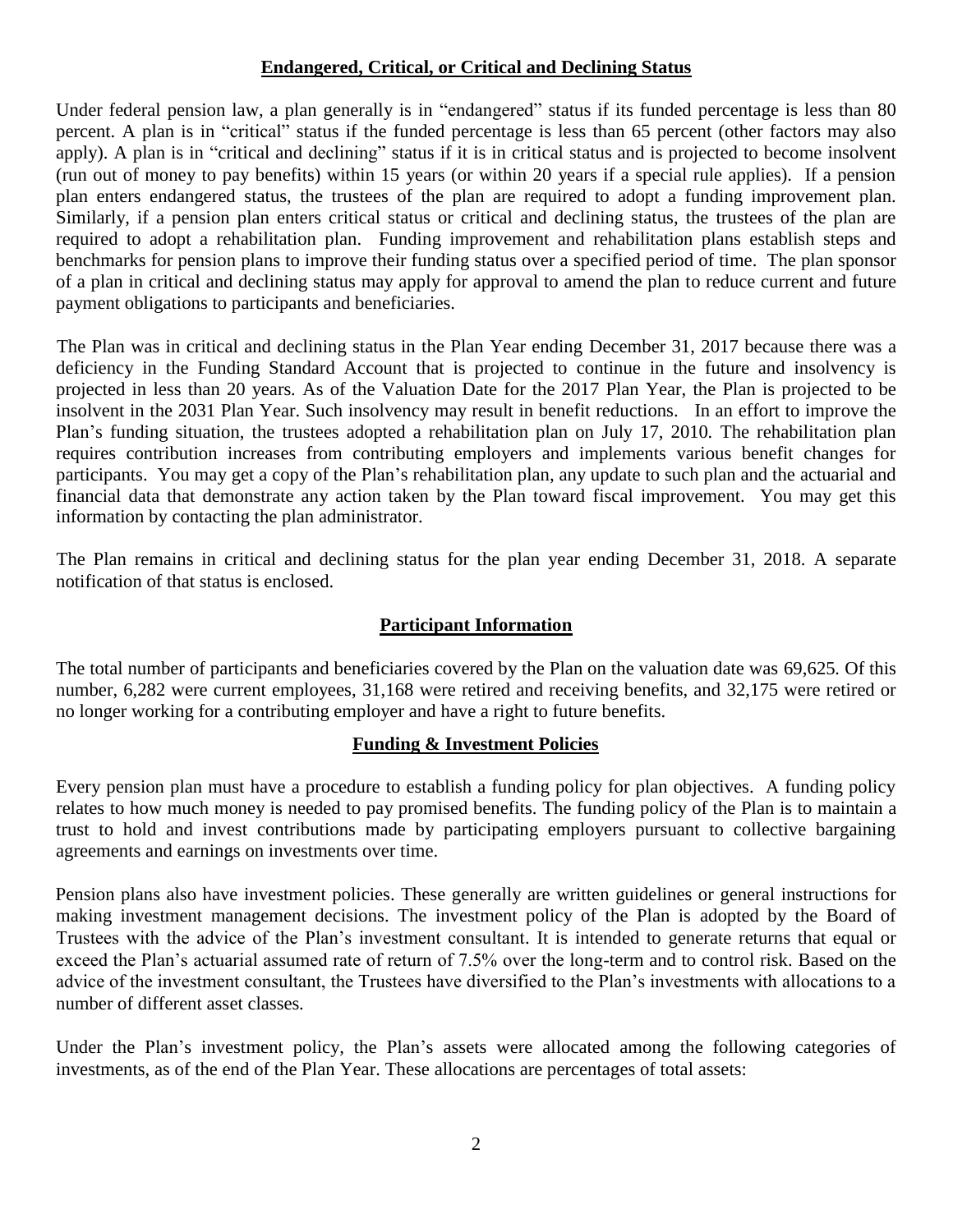| <b>Asset Allocations</b> |                                                                              | Percentage |
|--------------------------|------------------------------------------------------------------------------|------------|
| 1.                       | Cash (Interest bearing and non-interest bearing)                             | 1.08%      |
| 2.                       | U.S. Government securities                                                   | 0%         |
| 3.                       | Corporate debt instruments (other than employer securities):                 |            |
|                          | Preferred                                                                    | 0%         |
|                          | All other                                                                    | 0%         |
| 4.                       | Corporate stocks (other than employer securities):                           |            |
|                          | Preferred                                                                    | 0%         |
|                          | Common                                                                       | 0%         |
| 5.                       | Partnership/joint venture interests                                          | 0.08%      |
| 6.                       | Real estate (other than employer real property)                              | 0%         |
| 7.                       | Loans (other than to participants)                                           | 0%         |
| 8.                       | Participant loans                                                            | 0%         |
| 9.                       | Value of interest in common/ collective trusts                               | 23.78%     |
| 10.                      | Value of interest in pooled separate accounts                                | 0%         |
| 11.                      | Value of interest in 103-12 investment entities                              | 0%         |
| 12.                      | Value of interest in registered investment companies (e.g., mutual funds)    | 74.72%     |
| 13.                      | Value of funds held in insurance co. general account (unallocated contracts) | 0%         |
| 14.                      | Employer-related investments:                                                |            |
|                          | <b>Employer Securities</b>                                                   | 0%         |
|                          | Employer real property                                                       | 0%         |
| 15.                      | Buildings and other property used in plan operation                          | 0%         |
| 16.                      | Other                                                                        | 0.32%      |
|                          |                                                                              |            |

For information about the Plan's investment in any of the following types of investments common/ collective trusts, pooled separate accounts, or 103-12 investment entities - contact Charles Knight at 1-800-474-8673 or 1101 Kermit Drive, Suite 800, Nashville, TN 37217 or [cknight@uswbenefitfunds.com.](mailto:cknight@uswbenefitfunds.com)

## **Events Having a Material Effect on Assets or Liabilities**

By law this notice must contain a written explanation of new events that have a material effect on plan liabilities or assets. This is because such events can significantly impact the funding condition of a plan. For the plan year beginning on January 1, 2017 and ending on December 31, 2017*,* the Plan does not expect any events to have such an effect.

#### **Right to Request a Copy of the Annual Report**

Pension plans must file annual reports with the US Department of Labor. The report is called the "Form 5500." These reports contain financial and other information. You may obtain an electronic copy of your Plan's annual report by going to [www.efast.dol.gov](http://www.efast.dol.gov/) and using the search tool. Annual reports also are available from the US Department of Labor, Employee Benefits Security Administration's Public Disclosure Room at 200 Constitution Avenue, NW, Room N-1513, Washington, DC 20210, or by calling 202.693.8673. Or you may obtain a copy of the Plan's annual report by making a written request to the plan administrator. You may also obtain a copy of the Plan's annual report on the website at [www.uswbenefitfunds.com.](http://www.uswbenefitfunds.com/) Annual reports do not contain personal information, such as the amount of your accrued benefit. You may contact your plan administrator if you want information about your accrued benefits. Your plan administrator is identified below under "Where To Get More Information."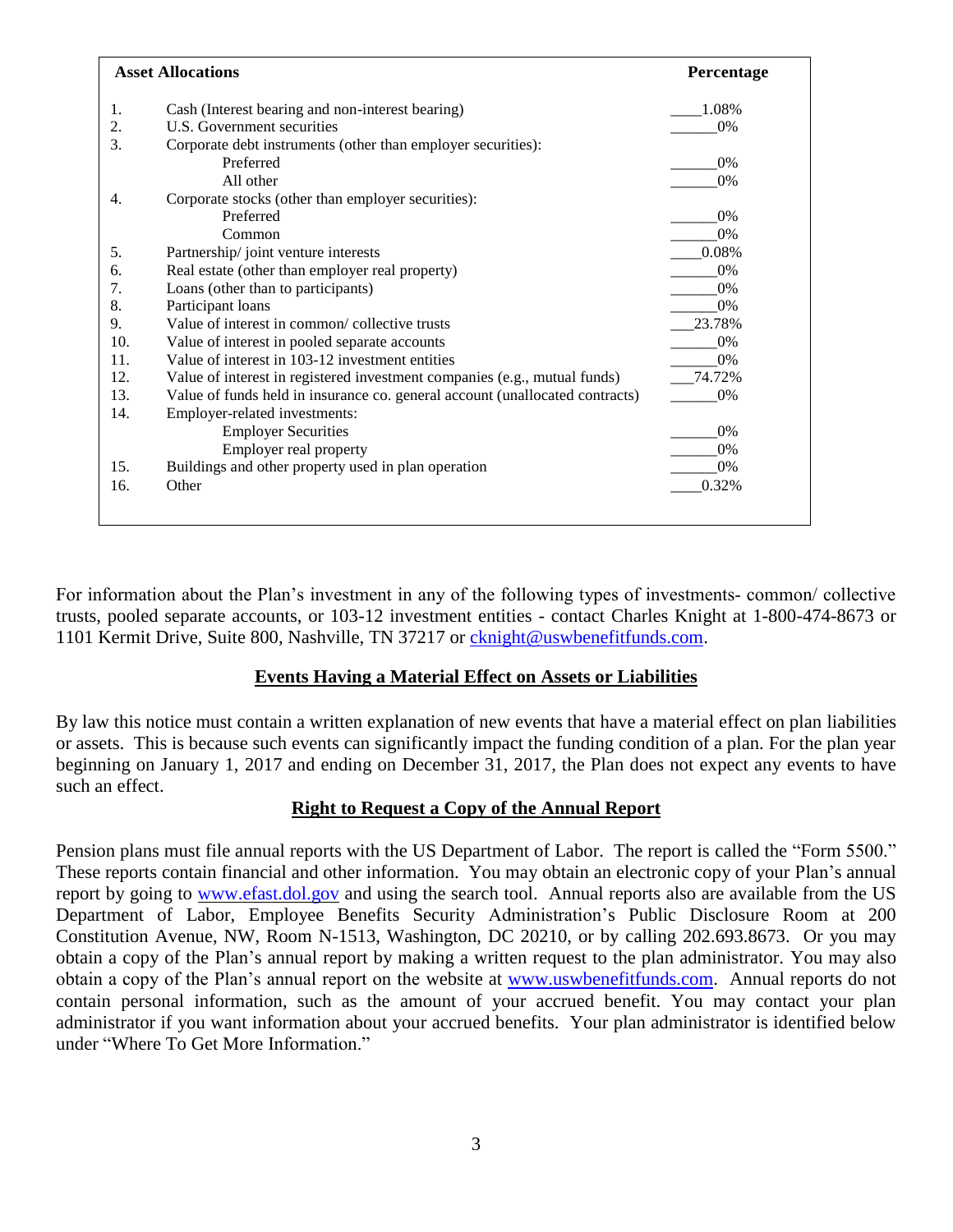#### **Summary of Rules Governing Insolvent Plans**

Federal law has a number of special rules that apply to financially troubled multiemployer plans that become insolvent, either as ongoing plans or plans terminated by mass withdrawal. The plan administrator is required by law to include a summary of these rules in the annual funding notice. A plan is insolvent for a plan year if its available financial resources are not sufficient to pay benefits when due for that plan year. An insolvent plan must reduce benefit payments to the highest level that can be paid from the plan's available resources. If such resources are not enough to pay benefits at the level specified by law (see "Benefit Payments Guaranteed by the PBGC," below), the plan must apply to the PBGC for financial assistance. The PBGC will loan the plan the amount necessary to pay benefits at the guaranteed level. Reduced benefits may be restored if the plan's financial condition improves.

A plan that becomes insolvent must provide prompt notice of its status to participants and beneficiaries, contributing employers, labor unions representing participants, and PBGC. In addition, participants and beneficiaries also must receive information regarding whether, and how, their benefits will be reduced or affected, including loss of a lump sum option.

## **Benefit Payments Guaranteed by the PBGC**

The maximum benefit that the PBGC guarantees is set by law. Only benefits that you have earned a right to receive and that cannot be forfeited (called vested benefits) are guaranteed. There are separate insurance programs with different benefit guarantees and other provisions for single-employer plans and multiemployer plans. Your Plan is covered by PBGC's multiemployer program. Specifically, the PBGC guarantees a monthly benefit payment equal to 100 percent of the first \$11of the Plan's monthly benefit accrual rate, plus 75 percent of the next \$33 of the accrual rate, times each year of credited service. The PBGC's maximum guarantee, therefore, is \$35.75 per month times a participant's years of credited service.

*Example* 1: If a participant with 10 years of credited service has an accrued monthly benefit of \$600, the accrual rate for purposes of determining the PBGC guarantee would be determined by dividing the monthly benefit by the participant's years of service (\$600/10), which equals \$60. The guaranteed amount for a \$60 monthly accrual rate is equal to the sum of \$11plus \$24.75 (.75 x \$33), or \$35.75. Thus, the participant's guaranteed monthly benefit is \$357.50 (\$35.75 x 10).

*Example 2*: If the participant in Example 1 has an accrued monthly benefit of \$200, the accrual rate for purposes of determining the guarantee would be \$20 (or \$200/10). The guaranteed amount for a \$20 monthly accrual rate is equal to the sum of \$11plus \$6.75 (.75 x \$9), or \$17.75. Thus, the participant's guaranteed monthly benefit would be \$177.50 (\$17.75 x 10).

The PBGC guarantees pension benefits payable at normal retirement age and some early retirement benefits. In addition, the PBGC guarantees qualified preretirement survivor benefits (which are preretirement death benefits payable to the surviving spouse of a participant who dies before starting to receive benefit payments). In calculating a person's monthly payment, the PBGC will disregard any benefit increases that were made under a plan within 60 months before the earlier of the plan's termination or insolvency (or benefits that were in effect for less than 60 months at the time of termination or insolvency). Similarly, the PBGC does not guarantee benefits above the normal retirement benefit, disability benefits not in pay status, or non-pension benefits, such as health insurance, life insurance, death benefits, vacation pay, or severance pay.